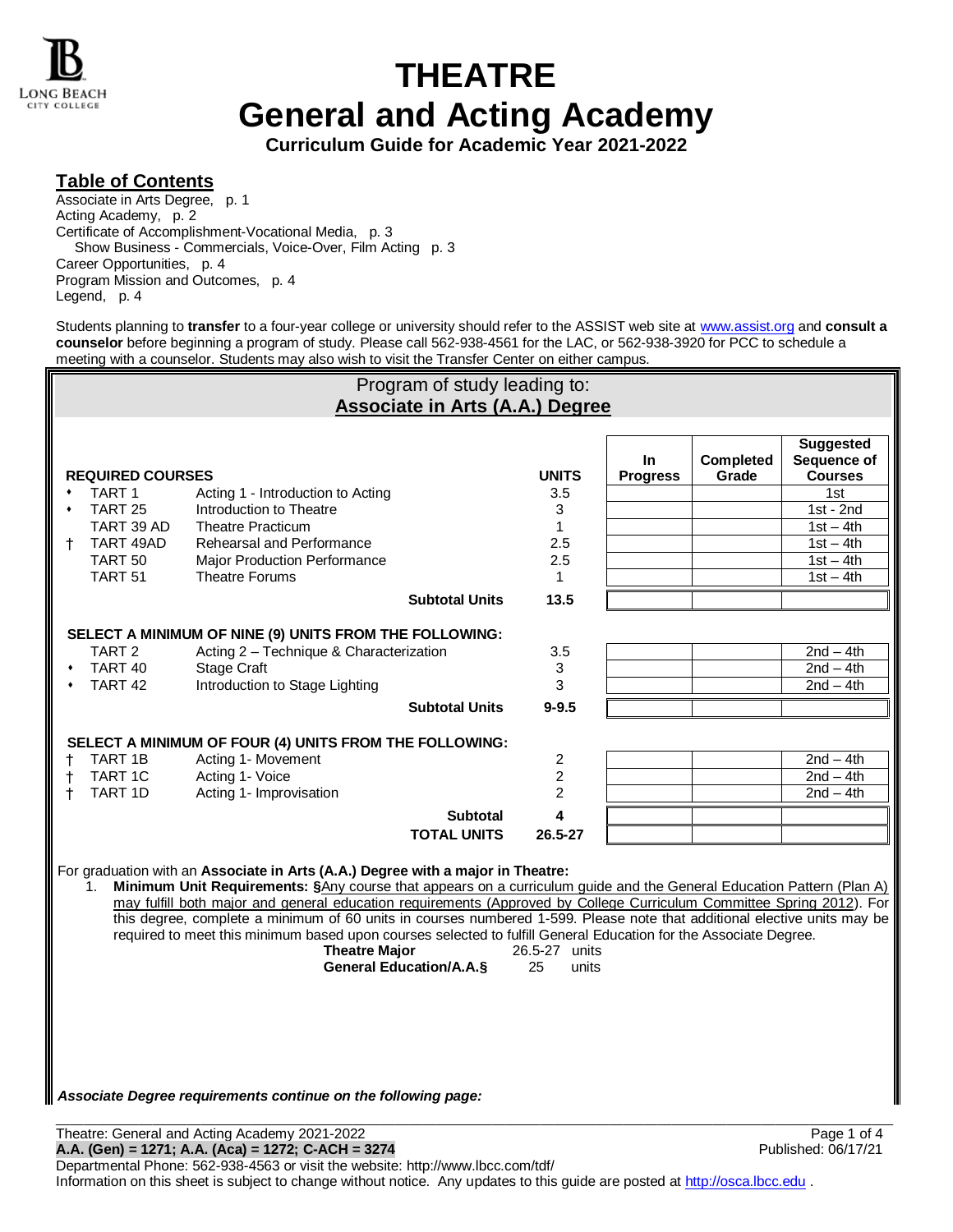#### *Associate Degree requirements continued from the previous page:*

- 2. **Scholarship:** Maintain an overall grade point average (GPA) of 2.0 ("C" average) based on all accredited college work applied to the degree, no matter where completed. For this **field of concentration**, complete each course above with a grade of "C" or better, or "P" if course is graded on a P/NP basis, and minimum GPA in the concentration of 2.5.
- 3. **Residence for the Degree:** Complete at least 12 semester units of the required 60 semester units in residence at Long Beach City College in order for the college to grant an Associate of Arts and/or an Associate of Science Degree.
- 4. **Field of Concentration**: Complete fifty percent (50%) or more of the unit requirements for this field of concentration in residence; this means at **least 13.5 units** of the required 26.5-27 must be **completed at Long Beach City College**. Credit earned by exam, where applicable, may be included.
- 5. **General Education and Proficiency Requirements:** Complete the required A.A./A.S. General Education and Proficiency requirements\*, otherwise known as "Plan A". For Plan A requirements, refer to the general catalog or view it online at [http://osca.lbcc.edu](http://osca.lbcc.edu/)
- 6. Complete and submit the degree application form to the Admissions and Records office during your final semester of course work. These forms are available in the Admissions and Records office, or online at<http://admissions.lbcc.edu/> . Refer to the Schedule of Classes [\(http://schedule.lbcc.edu\)](http://schedule.lbcc.edu/) and click the "Important Dates" link to view the actual deadline for each semester.

\*The requirements for general education/proficiency and the field of concentration (major) need to be from the same catalog year. This catalog year may be any year between the year of initial enrollment to the present, provided continuous enrollment is maintained throughout. See the catalog for definition of "continuous enrollment".

> Program of study for the: **Acting Academy**

Upon successful completion of the following courses the Acting student will have earned an Associate of Arts degree in Theatre Arts. The Acting student will not only have gained a broad knowledge of acting, movement, and voice, but also, the academic general education and opportunity for successful *transfer* to a university or conservatory. The intense curriculum demands selfdiscipline, organization and a determination to challenge one's own limits.

|           |                        |                                                               |                       |                  | <b>In</b>       | <b>Completed</b> |
|-----------|------------------------|---------------------------------------------------------------|-----------------------|------------------|-----------------|------------------|
|           | <b>FIRST SEMESTER</b>  |                                                               |                       | <b>UNITS</b>     | <b>Progress</b> | Grade            |
| ۰         | TART <sub>1</sub>      | Acting 1- Introduction to Acting                              |                       | 3.5              |                 |                  |
|           | TART <sub>25</sub>     | Introduction to Theatre                                       |                       | 3                |                 |                  |
|           | TART 39 AD             | <b>Theatre Practicum</b>                                      |                       |                  |                 |                  |
| t٠        | TART 49 AD             | Rehearsal & Performance                                       |                       | 2.5              |                 |                  |
| ۰         | TART <sub>51</sub>     | <b>Theatre Forum</b>                                          |                       | 1                |                 |                  |
| ٠         | TART <sub>55</sub>     | Stage Make-Up                                                 |                       | 3                |                 |                  |
|           |                        |                                                               | <b>Subtotal Units</b> | 14               |                 |                  |
|           | <b>SECOND SEMESTER</b> |                                                               |                       |                  |                 |                  |
| t         | <b>TART 1B</b>         | Acting 1- Movement                                            |                       | 2                |                 |                  |
| t         | <b>TART 1C</b>         | Acting 1- Voice                                               |                       | $\boldsymbol{2}$ |                 |                  |
| t         | TART 1D                | Acting 1- Improvisation                                       |                       | $\overline{2}$   |                 |                  |
|           | TART <sub>2</sub>      | Acting 2- Technique & Characterization                        |                       | 3.5              |                 |                  |
|           | TART 39 AD OR          | Theatre Practicum OR                                          |                       | 1 OR             |                 |                  |
| $\dagger$ | TART 49AD              | Rehearsal & Performance                                       |                       | 2.5              |                 |                  |
|           | TART <sub>51</sub>     | <b>Theatre Forum</b>                                          |                       |                  |                 |                  |
|           |                        |                                                               | <b>Subtotal Units</b> | $11.5 - 13$      |                 |                  |
|           | <b>THIRD SEMESTER</b>  |                                                               |                       |                  |                 |                  |
|           | DANCE 3 OR             | Musical Theatre Dance OR                                      |                       | 2 OR             |                 |                  |
|           | DANCE 20               | Jazz Dance I                                                  |                       | 2                |                 |                  |
|           | TART <sub>2</sub> A    | Acting 2- The Spoken Text                                     |                       | $\boldsymbol{2}$ |                 |                  |
| t         | TART <sub>2C</sub>     | Acting 2- Movement, Mime and Mask                             |                       | $\overline{2}$   |                 |                  |
| ۰         | TART <sub>3</sub> A    | Acting 3- Scene Study                                         |                       | 3.5              |                 |                  |
|           | <b>TART 50</b>         | Major Production Performance                                  |                       | 2.5              |                 |                  |
|           |                        |                                                               | <b>Subtotal Units</b> | 12               |                 |                  |
|           | <b>FOURTH SEMESTER</b> |                                                               |                       |                  |                 |                  |
|           | TART 2D                | Acting 2- Movement, Mime and Mask                             |                       | 2                |                 |                  |
|           |                        | Associate Degree requirements continue on the following page: |                       |                  |                 |                  |

Theatre: General and Acting Academy 2021-2022 **Page 2 of 4** and 2011-2022 **A.A. (Gen) = 1271; A.A. (Aca) = 1272; C-ACH = 3274** Published: 06/17/21 Departmental Phone: 562-938-4563 or visit the website: http://www.lbcc.com/tdf/ Information on this sheet is subject to change without notice. Any updates to this guide are posted at [http://osca.lbcc.edu](http://osca.lbcc.edu/) .

\_\_\_\_\_\_\_\_\_\_\_\_\_\_\_\_\_\_\_\_\_\_\_\_\_\_\_\_\_\_\_\_\_\_\_\_\_\_\_\_\_\_\_\_\_\_\_\_\_\_\_\_\_\_\_\_\_\_\_\_\_\_\_\_\_\_\_\_\_\_\_\_\_\_\_\_\_\_\_\_\_\_\_\_\_\_\_\_\_\_\_\_\_\_\_\_\_\_\_\_\_\_\_\_\_\_\_\_\_\_\_\_\_\_\_\_\_\_\_\_\_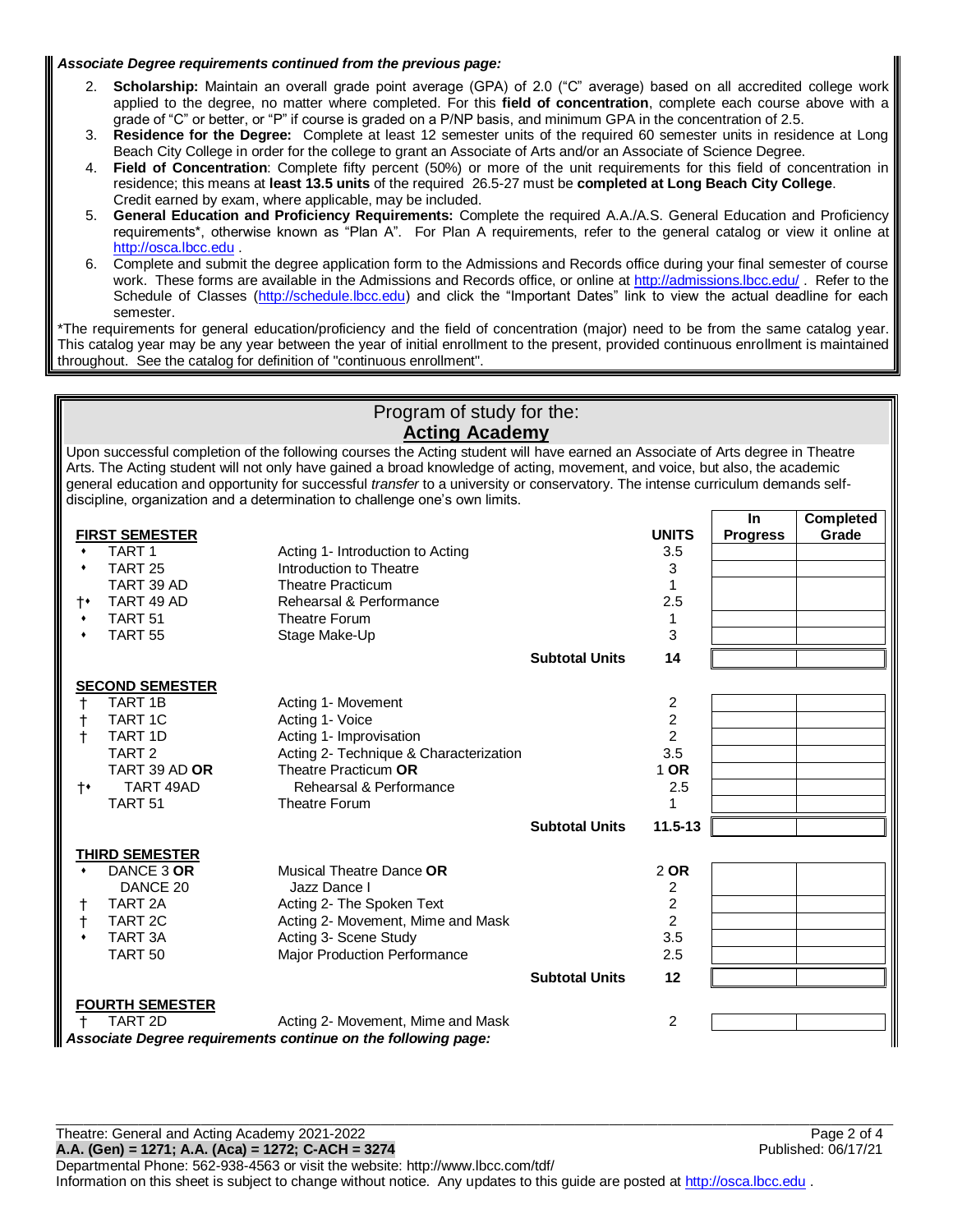#### *Associate Degree requirements continued from the previous page:*

| $+ \bullet$ | TART 3B OR<br>TART <sub>4</sub> | Acting 3- Scene Study OR<br>Acting-Workshop Style |                       | 3.5 OR<br>3.5 |  |
|-------------|---------------------------------|---------------------------------------------------|-----------------------|---------------|--|
|             | TART 49 AD                      | Rehearsal & Performance                           |                       | 2.5           |  |
|             | <b>TART 50/3</b>                | <b>Major Production Performance</b>               |                       |               |  |
|             | <b>TART 205</b>                 | Auditions for the Theatre & Films                 |                       | 3.5           |  |
|             |                                 |                                                   | <b>Subtotal Units</b> | 13.5          |  |
|             |                                 |                                                   | <b>TOTAL UNITS</b>    | $51 - 52.5$   |  |

### For graduation with an **Associate in Arts (A.A.) Degree with a major in Theatre (Acting Academy):**

1. **Minimum Unit Requirements: §**Any course that appears on a curriculum guide and the General Education Pattern (Plan A) may fulfill both major and general education requirements (Approved by College Curriculum Committee Spring 2012). For this degree, complete a minimum of 60 units in courses numbered 1-599. Please note that additional elective units may be required to meet this minimum based upon courses selected to fulfill General Education for the Associate Degree. **Theatre (Acting Academy Major)** 51-52.5 units

# **General Education/A.A.§** 25

- 2. **Scholarship:** Maintain an overall grade point average (GPA) of 2.0 ("C" average) based on all accredited college work applied to the degree, no matter where completed. For this **field of concentration**, complete each course above with a grade of "C" or better, or "P" if course is graded on a P/NP basis, and minimum GPA in the concentration of 2.5.
- 3. **Residence for the Degree:** Complete at least 30 units of the required 60 in residence at LBCC, or complete in residence at LBCC at least 20 units within the last 30 units of work applied to the degree.
- 4. **Field of Concentration**: Complete fifty percent (50%) or more of the unit requirements for this field of concentration in residence; this means at **least 25.5-26 units** of the required 51-52.5 must be **completed at Long Beach City College**. Credit earned by exam, where applicable, may be included.
- 5. **General Education and Proficiency Requirements:** Complete the required A.A./A.S. General Education and Proficiency requirements\*, otherwise known as "Plan A". For Plan A requirements, refer to the general catalog or view it online at [http://osca.lbcc.edu](http://osca.lbcc.edu/) .
- 6. Complete and submit the degree application form to the Admissions and Records office during your final semester of course work. These forms are available in the Admissions and Records office, or online at<http://admissions.lbcc.edu/> . Refer to the Schedule of Classes [\(http://schedule.lbcc.edu\)](http://schedule.lbcc.edu/) and click the "Important Dates" link to view the actual deadline for each semester.

\*The requirements for general education/proficiency and the field of concentration (major) need to be from the same catalog year. This catalog year may be any year between the years of initial enrollment to the present, provided continuous enrollment is maintained throughout. See the catalog for definition of "continuous enrollment".

### Program of study leading to: **Show Business – Commercials, Voice-Over, Film Acting Certificate of Achievement 3274**

|                                                                 | <b>REQUIRED COURSES</b> |                                       |                       | <b>UNITS</b> | <b>In</b><br><b>Progress</b> | <b>Completed</b><br>Grade |
|-----------------------------------------------------------------|-------------------------|---------------------------------------|-----------------------|--------------|------------------------------|---------------------------|
|                                                                 | TART 1                  | Acting 1- Introduction to Acting      |                       | 3.5          |                              |                           |
|                                                                 | <b>TART 201</b>         | Show Business Careers - How to Start  |                       | 1.5          |                              |                           |
|                                                                 | <b>TART 204</b>         | Marketing Yourself for Show Business  |                       | 1.5          |                              |                           |
|                                                                 | <b>TART 205</b>         | Audition for Theatre & Film           |                       | 3.5          |                              |                           |
|                                                                 |                         |                                       | <b>TOTAL UNITS</b>    | 10           |                              |                           |
|                                                                 |                         |                                       |                       |              | <b>In</b>                    | <b>Completed</b>          |
| IN ADDITION, complete SIX (6) units from the following courses: |                         | <b>UNITS</b>                          | <b>Progress</b>       | Grade        |                              |                           |
|                                                                 | <b>TART 212A</b>        | Acting in Film - Beginning            |                       | 1.5          |                              |                           |
|                                                                 | <b>TART 212B</b>        | Acting in Film - Advanced             |                       | 1.5          |                              |                           |
|                                                                 | <b>TART 208A</b>        | Breaking into Commercials - Beginning |                       | 1.5          |                              |                           |
|                                                                 | <b>TART 208B</b>        | Breaking into Commercials - Advanced  |                       | 1.5          |                              |                           |
|                                                                 | <b>TART 210A</b>        | Voice-Over Techniques - Beginning     |                       | 1.5          |                              |                           |
|                                                                 | <b>TART 210B</b>        | Voice-Over Techniques - Advanced      |                       | 1.5          |                              |                           |
|                                                                 |                         |                                       |                       |              |                              |                           |
|                                                                 |                         |                                       | <b>Subtotal Units</b> | 6            |                              |                           |

\_\_\_\_\_\_\_\_\_\_\_\_\_\_\_\_\_\_\_\_\_\_\_\_\_\_\_\_\_\_\_\_\_\_\_\_\_\_\_\_\_\_\_\_\_\_\_\_\_\_\_\_\_\_\_\_\_\_\_\_\_\_\_\_\_\_\_\_\_\_\_\_\_\_\_\_\_\_\_\_\_\_\_\_\_\_\_\_\_\_\_\_\_\_\_\_\_\_\_\_\_\_\_\_\_\_\_\_\_\_\_\_\_\_\_\_\_\_\_\_\_

Theatre: General and Acting Academy 2021-2022 Page 3 of 4

**A.A. (Gen) = 1271; A.A. (Aca) = 1272; C-ACH = 3274** Published: 06/17/21

Departmental Phone: 562-938-4563 or visit the website: http://www.lbcc.com/tdf/ Information on this sheet is subject to change without notice. Any updates to this guide are posted at [http://osca.lbcc.edu](http://osca.lbcc.edu/) .